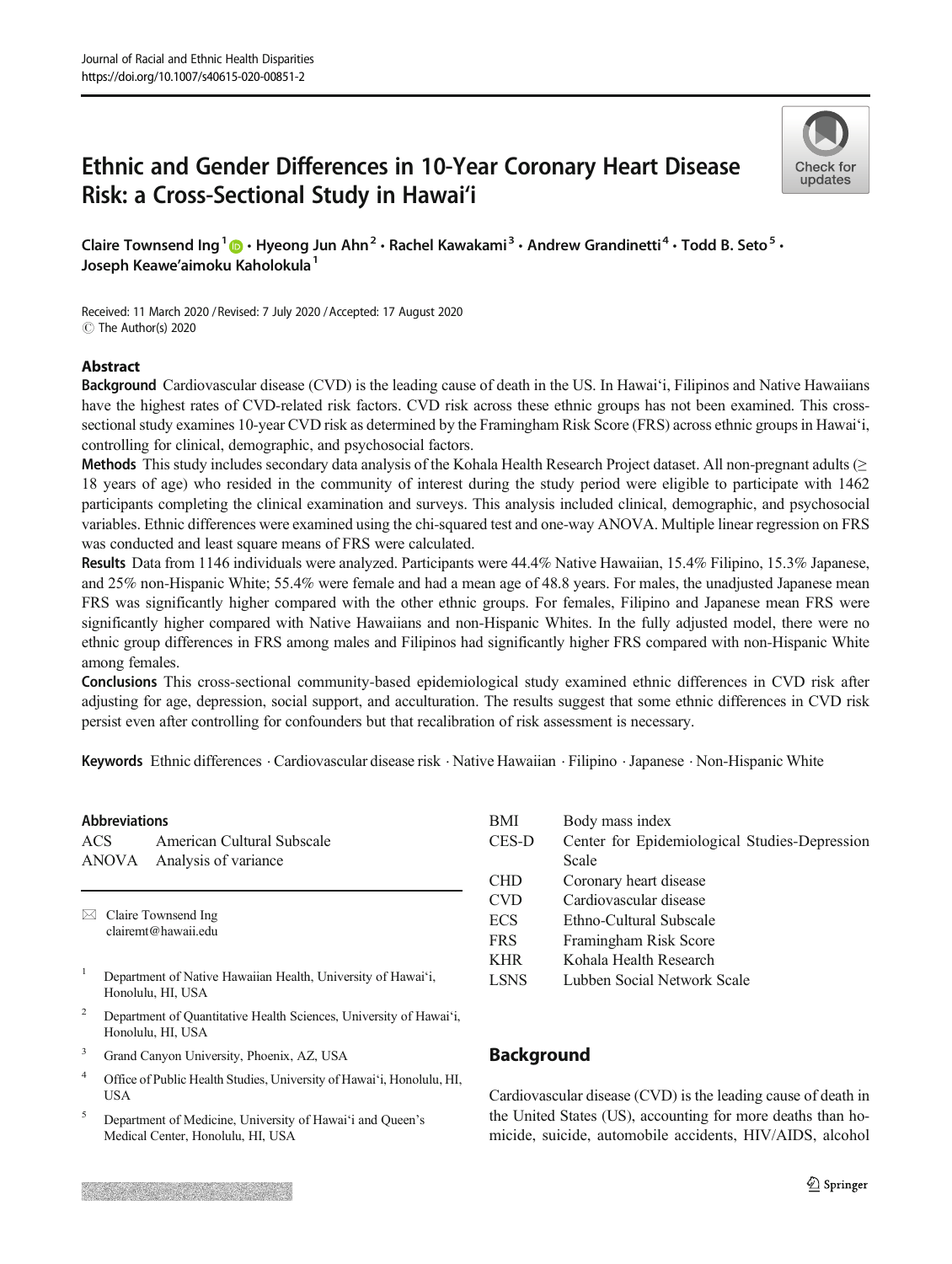use, and drug use combined [\[1](#page-8-0)]. The current total cost, including medical and indirect costs, of CVD conditions (i.e., hypertension, coronary heart disease, coronary heart failure, stroke, and other heart diseases) is \$555 billion, which is projected to more than double by 2035 [[2](#page-8-0)]. Addressing CVD is a major public health, economic, and research priority [\[2](#page-8-0), [3\]](#page-8-0). Biologic risk factors for CVD, including hypertension, obesity, and cholesterol, are well documented. For instance, hypertension causes 50% of ischemic strokes, elevates risk for hemorrhagic stroke and coronary heart disease, and accounts for almost half of CVD deaths [\[3](#page-8-0), [4\]](#page-8-0). Both the degree of obesity (i.e., body mass index  $(BMI) \ge 30 \text{ kg/m}^2$ ) and the length of time an individual has been obese influence their risk of CVD [[5\]](#page-8-0). High-density lipoprotein cholesterol and low-density lipoprotein cholesterol are independent predictors of CVD  $[6-8]$  $[6-8]$  $[6-8]$ .

Psychosocial factors are increasingly being recognized for their impact on CVD risk. Such factors include depression, social support, and ethnic identity. It is well documented that individuals with severe depression are at increased risk of developing a CVD and have higher CVD mortality rates than the general population  $[9, 10]$  $[9, 10]$  $[9, 10]$ . Some studies indicate that high levels of social support lead to longevity, better prognosis in depressed cardiac patients, successful recovery from a cardiac event, and efficacious coping methods [\[11](#page-8-0)–[13\]](#page-8-0). A 13-year longitudinal study found that depression increased the risk for coronary heart disease among persons with low social support whereas it was not related to coronary heart disease risk in those with high levels of social support [[14](#page-8-0)]. Authors of a 10-year literature review found that studies suggest depressive symptoms and a lack of social support are risk factors, potentially independent of each other, for adverse outcome in patients with heart disease [\[15](#page-8-0)]. Additionally, some evidence suggests that depressive symptoms and social support are independent predictors of adverse outcomes [\[15](#page-8-0)]. Acculturation has also been linked to CVD conditions. A study among adult Native Hawaiians found an association between having a stronger identification with the American culture/lifestyle and having hypertension when compared with those who do not, suggesting that acculturative factors may play a role in CVD risk [[16](#page-8-0)].

Like many chronic diseases, the burden of CVD and its associated risk factors are not equally distributed across racial and ethnic groups. Despite Hawai'i's reputation as one of the healthiest states in the US, over one-third of all deaths in Hawai'i are attributable to CVD [[17,](#page-8-0) [18\]](#page-8-0). Data from the 2017 Hawai'i Behavioral Risk Factor Surveillance Survey suggests difference in prevalence of hypertension, 31% in Japanese, 31% in Filipinos, 33% in Native Hawaiians, and 22% in non-Hispanic Whites [[19](#page-8-0)]. Data from the National Health Interview Survey shows that Native Hawaiians have a greater prevalence of heart disease relative to non-Hispanic Whites, non-Hispanic Blacks, and Asians [\[20](#page-8-0)]. Analysis of health care data in Hawai'i indicates that Filipinos and Native Hawaiians have the highest prevalence of type 2 diabetes compared with Asians and non-Hispanic Whites across age groups [\[21](#page-8-0)]. However, Native Hawaiians have the highest rates of myocardial infarction, CVD, and stroke of any ethnic group and are 3 to 4 times more likely to be afflicted with CVD and stroke, relative to non-Hispanic Whites [\[19](#page-8-0), [21](#page-8-0), [22\]](#page-8-0).

One measure of CVD risk that takes specific behavioral and biological factors into account is the Framingham Risk Score (FRS). It estimates gender-specific, individual 10-year risk according to the level of exposure to different risk factors incorporated in a mathematical function [[23,](#page-8-0) [24\]](#page-8-0). The FRS takes into account gender, smoking, total cholesterol, highdensity lipoprotein cholesterol, age, and use of hypertension medication in determining CVD risk [\[24](#page-8-0), [25\]](#page-8-0). The FRS is a point-based system that then turns the score into a percentage representing the likelihood of developing CVD in the next 10 years. For example, for females, a score of 14 translates to an 11.7% chance of developing CVD in the next 10 years. That same score translates to an 18.4% chance in males.

The purpose of this study is to examine differences in CVD risk across the four largest ethnic groups in Hawai'i, after accounting for relevant sociodemographic, biological, and psychosocial factors that may explain differences. Understanding ethnic differences in CVD risk can aid in developing targeted prevention programs. No study to date has conducted cross-ethnic comparisons that included a diverse sample of disaggregated Asian and Pacific Islanders populations regarding CVD risk.

## **Methods**

Secondary data analysis of the Kohala Health Research (KHR) Project dataset is the basis for this study. KHR was a cross-sectional, community-based epidemiological study conducted between 1994 and 2001 in the North Kohala district on the island of Hawai'i. Approximately 3000 people were invited to participate. This represented all non-pregnant adults  $(≥$ 18 years of age) who resided in the community of interest during the study period. A total of 1462 participants completed the entire clinical examination and surveys. All participants provided written informed consent prior to participating in research activities. The University of Hawai'i Committee on Human Subjects approved the protocol.

KHR procedures have been described in detail in previous publications [[26](#page-9-0), [27](#page-9-0)]. Briefly, the KHR Project had a twoprong recruitment approach. Native Hawaiians were identified via a database from a previous epidemiological study of Native Hawaiians only. Other participants (both Native Hawaiian and non-Native Hawaiian) were recruited via telephone, local public television announcements, flyers posted in local stores and community centers, and presentations at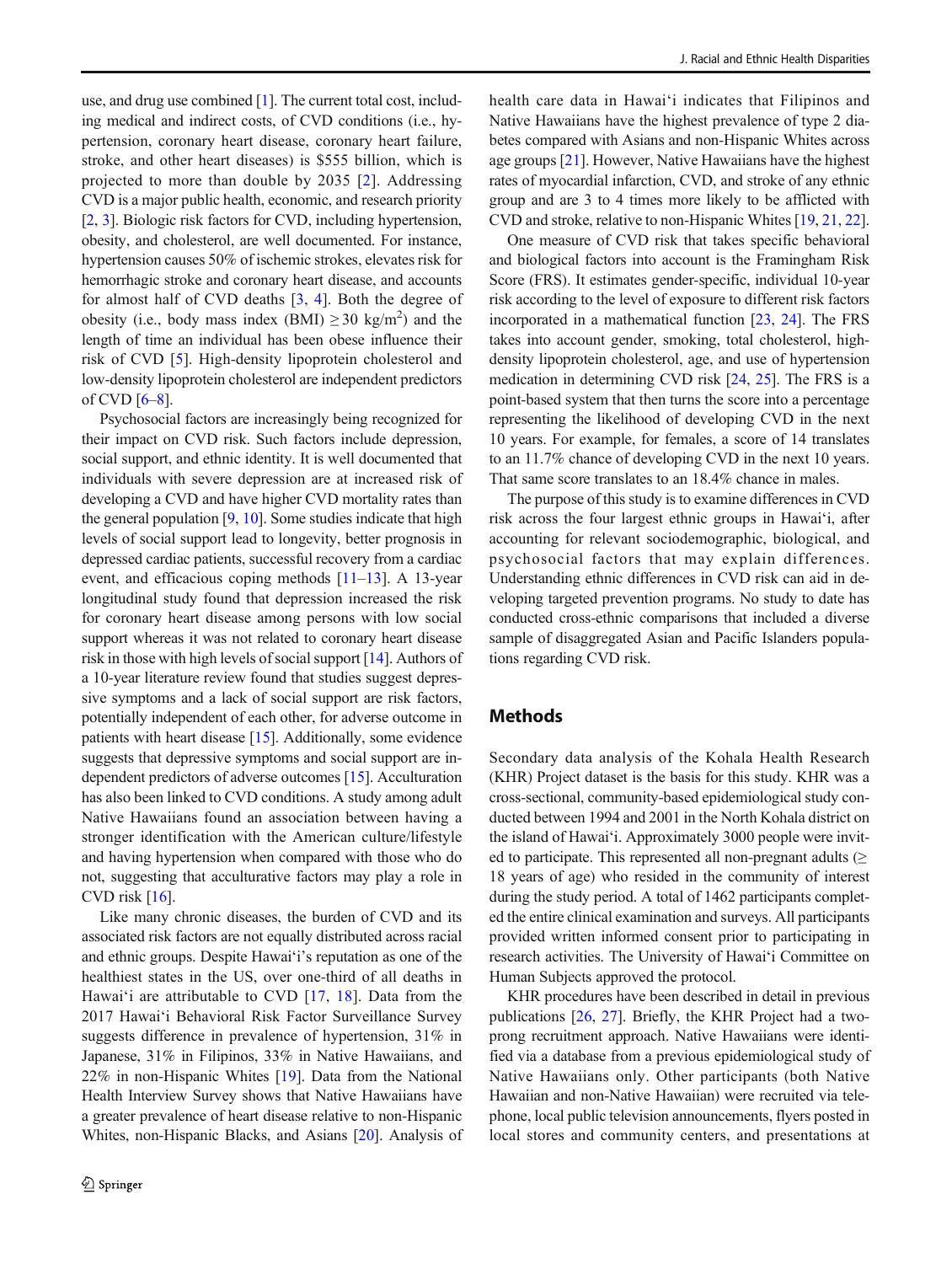community organizations. Participants underwent a 2-h clinical examination and interview-administered assessments at KHR's community-based clinic. The assessments consisted of sociodemographic, medical, psychosocial, behavioral, and sociocultural measures.

Due to the cross-sectional nature of our data, actual CVD events are not observable. FRS was chosen as a CVD risk estimate because it has been validated in multiple ethnic groups. In Hispanic, non-Hispanic Black, and non-Hispanic White cohorts, FRS predicted atrial fibrillation well [\[28](#page-9-0)]. Other studies have found that the risk factors used to calculate FRS predict CVD mortality equally well in non-Hispanic Blacks, Hispanics, and non-Hispanic Whites [[29\]](#page-9-0). A study in the Malaysian population found that FRS models were able to stratify cardiovascular risk [\[30\]](#page-9-0). FRS is clinically effective at identifying patients at risk and can help physicians to effectively manage patients' risk [\[31](#page-9-0), [32\]](#page-9-0).

#### Assessment Measures

Sociodemographics A personal history data form that included gender, age, education level, marital status, and ethnic ancestry collected sociodemographic data. Ethnic ancestry data was based on the participants' self-report of blood quantum (i.e., less than 25%, 25–49%, 50–74%, 75–99%, and 100%) [\[33,](#page-9-0) [34](#page-9-0)]. Participants were defined as Native Hawaiian if they reported having any Native Hawaiian blood quantum descent from individuals living in the Hawaiian Islands prior to Western contact in 1778. Participants were defined as non-Hispanic White if they reported only non-Hispanic White ancestry, Filipino if they reported only Filipino ancestry, and Japanese if they reported only Japanese ancestry. The ethnicity classification schema is considered standard in Hawai'i [\[35\]](#page-9-0). Except for Native Hawaiians, individuals who reported multiple ethnic ancestries were excluded from this analysis due to small numbers.

Clinical and Medical History The KHR Project designed and used a detailed clinical and medical history form to collect self-report health and medical data. These data included hypertension prescription medication use and personal and family medical history (e.g., hypertension, diabetes, heart disease). The clinical examinations included systolic and diastolic blood pressure, total cholesterol, high-density lipoprotein cholesterol, and anthropometric measurements (i.e., weight, height) collected according to standardized protocols [\[26](#page-9-0)]. The FRS was used to estimate an individual's CVD risk. Participants' age, gender, smoking status, total cholesterol, high-density lipoprotein, and systolic blood pressure were entered into an online FRS calculator provided by the National Institutes of Health to obtain gender-specific 10-year CVD risk scores. Overall, lower scores indicate lower 10-year CVD risk but correspond to different percentage of risk for

each gender  $[25]$  $[25]$ . FRS for males range from  $\le -3$  to  $> 18$ while scores for females range from  $\leq -2$  to > 21. Both the male and female 10-year CVD risk percentage range correspond to  $\lt 1\%$  to  $> 30\%$ . Thus, males have higher 10-year risk at lower FRS relative to females.

Depressive Symptoms The 20-item Center for Epidemiological Studies-Depression (CES-D) Scale was used to assess frequency of depressive symptoms [\[36\]](#page-9-0). The CES-D has four subscales that assess four domains. Negative affect includes feelings of loneliness and sadness; lack of positive affect includes the absence of feelings of happiness and enjoyment; somatic complaints include physical symptoms; and interpersonal problems include symptoms related to interpersonal interactions. It measures the frequency with which participants have experienced a specific symptom within the previous week, using a 4-point rating scale that ranged from  $0 =$ "rarely to none of the time" to  $3 =$  "most or all of the time". CES-D scores range from 0 to 60, where higher scores indicate greater frequency of depressive symptoms.

Social Support A 6-item modified scale from the 10-item Lubben Social Network Scale (LSNS) was used to measure social support [[37\]](#page-9-0). Participants were asked to rate the assistance and support they received from family and friends for diverse needs, ranging on a scale of  $1 =$  "definitely true" to  $5 =$ "definitely false." The scoring ranges from 6 to 30, where lower scores indicate greater social support.

Cultural Identity Cultural identity was measured using an 8 item scale comprised of two subscales, Ethno-Cultural Identity Subscale (ECIS) and American Cultural Identity Subscale (ACIS) [[16,](#page-8-0) [38\]](#page-9-0). The subscales assessed participants' knowledge of, involvement with, positive feeling toward, and perceived importance of their own ethno-cultural and American cultural backgrounds, respectively. Each subscale consists of 4 items scored on a 5-point Likert scale from 5 (very knowledgeable, very positive, very important) to 1 (not knowledgeable, not involved, and not important). Total subscale scores range from 4 to 20; higher scores indicate a stronger affiliation with their specific ethnic group's culture or the American culture as indicated by the specific subscale.

#### Data Analysis

Participant characteristics were summarized by mean (M) and standard deviation (SD) for continuous variables and frequencies and percentages for categorical variables. Participants who had a history of heart disease were excluded from this analysis. Differences in participant characteristics across the four race/ethnicity groups were examined using chi-squared or Fisher's exact tests for categorical variables. Fisher's exact tests were performed when the expected number of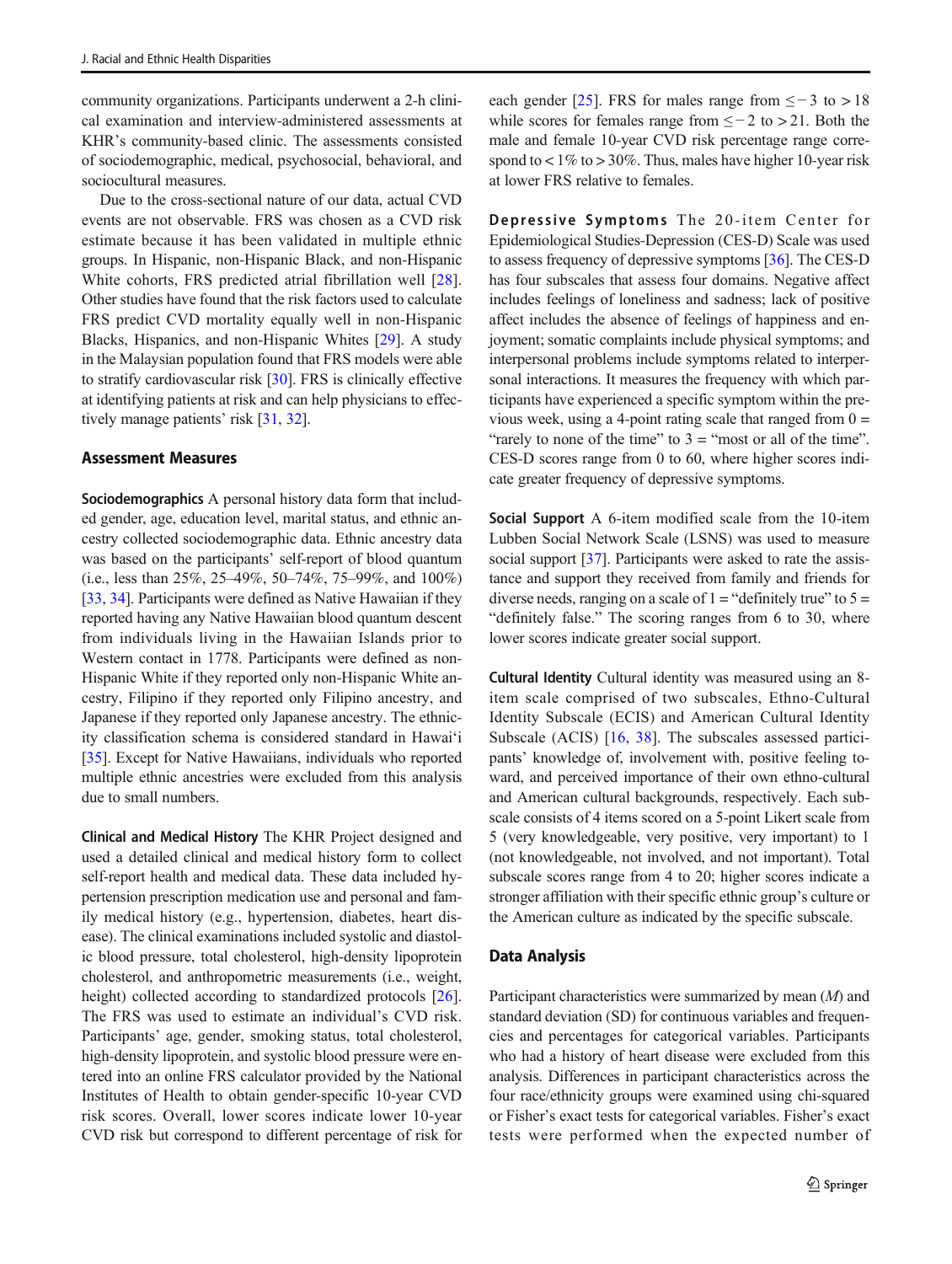frequencies in a cell was less than 5, in which case chi-squared test would not have been valid and one-way ANOVA or Kruskal-Wallis tests for continuous variables. The Kruskal-Wallis test was used rather than ANOVA when the assumption of normality was violated. As a follow-up to the significant ANOVA or Kruskal-Wallis tests, post hoc analysis was performed to confirm where the significant differences occurred between groups. Pearson and Spearman rank correlation coefficients were calculated to examine the bivariate relationships between variables. For non-normal continuous variables, Spearman correlations were used rather than Pearson correlations. Multiple linear regressions for each sex on FRS were then conducted with the variables that showed significant bivariate association with FRS and were hierarchically assessed by adjusted R-square to select the best regression model. R-square changes were evaluated by the  $F$  test. Model 1 included ethnicity only. Model 2 added sociodemographic variables (i.e., age, education, and marital status). Model 3 added biological and psychosocial variables (i.e., BMI, CES-D, and ECIS). Least square means of FRS with standard errors were calculated for the four ethnic groups by the 10-year age group, adjusting for the covariate in model 3, above. In post hoc analysis, interaction terms between variables were also investigated. All data analyses were performed in SAS 9.4 (Cary, NC, 2011) and a two-tailed  $p$  value of less than 0.05 was regarded as statistically significant.

## Results

#### Participant Characteristics

Data from 1146 individuals were included in these analyses. Table [1](#page-4-0) summarizes participant's characteristics. Overall, participants had a mean age of  $48.8 \pm 15.3$  years; a mean FRS of  $13.9 \pm 6.9$ ; and 55% were female. The median age was 47 years for the total sample, 47.5 for males and 47 for females. Native Hawaiians comprised the largest ethnic group (44.4%), followed by non-Hispanic Whites (25%), Filipinos (15.4%), and Japanese (15.3%). The majority (64.6%) had a high school degree or less and 75.4% had an annual household income below \$50,000.

There were significant differences across the ethnic groups on many of the variables assessed including age, education, marital status, income, hypertension medication, FRS, depression, social support, American cultural identity, and ethnocultural identity. Among males, mean FRS for Japanese was significantly higher than mean FRS for non-Hispanic Whites and Native Hawaiians. Among females, mean FRS for Japanese and Filipinos were significantly higher than those for non-Hispanic Whites and Native Hawaiians. Both Filipinos and Native Hawaiians had significantly higher depression scores than non-Hispanic Whites. Non-Hispanic

Whites had significantly higher social support scores than Native Hawaiians. American cultural identity scores were significantly higher among non-Hispanic Whites and Japanese compared with Native Hawaiians and Filipinos. Finally, Filipinos had the lowest ethno-cultural identity scores while non-Hispanic Whites had the highest.

### Bivariate Correlations

Pearson correlation coefficients were calculated to examine the bivariate correlations between variables. An intercorrelation matrix is presented in Table [2](#page-5-0). Women had lower FRS than men ( $r = -0.09$ ,  $p < 0.01$ ). Higher FRS was associated with lower ethno-cultural identity ( $r = -0.07$ ,  $p < 0.04$ ) and fewer depressive symptoms  $(r = -0.09, p < 0.01)$ . Age  $(r =$ 0.74,  $p < 0.001$ ) and use of hypertension medication ( $r =$ 0.44,  $p < 0.001$ ) were both positively associated with FRS, indicating that older participants and who used hypertension medication were likely to have higher FRS.

#### Hierarchical Multiple Regression

Hierarchical multiple regression was used to identify the best model to predict FRS for males and females separately (Tables [3](#page-5-0) and [4](#page-6-0), respectively). Only variables found to have a significant bivariate association with ethnicity and FRS were entered into the modeling for parsimony. Among both genders, model 1 only included ethnicity; model 2 included age, education, diabetes status, and marital status (i.e., sociodemographics); and model 3 added BMI, depression, and ethno-cultural identity. Among males, model 2 accounted for significantly more variance in FRS than model 1 ( $R^2$  = 0.56,  $F = 390.39$ ,  $p < 0.001$ ). Model 2 showed that Native Hawaiians ( $B = 1.46$ ,  $p = 0.02$ ) had FRS that were significantly higher than those in non-Hispanic Whites, controlling for age, education, and marital status. Model 3 accounts for significantly more variance in FRS  $(R^2 = 0.59, F = 24.09,$  $p < 0.001$ ; however, ethnic differences in FRS are nonsignificant.

Among females, model 2 showed that non-Hispanic Whites had significantly lower FRS relative to Native Hawaiians, Filipinos, and Japanese ( $R^2 = 0.59$ ,  $F = 418.96$ ,  $p < 0.001$ ), controlling for age, education, and marital status. In model 3, FRS for non-Hispanic Whites remained significantly lower than FRS for Japanese and Filipinos. Additionally, a greater portion of the variance in FRS was explained in model 3  $(R^2 = 0.63, F = 24.09, p < 0.001)$ . Interestingly, among both males and females, education was significantly associated with FRS such that greater education was related to higher FRS (males  $B = 0.57$ ,  $p = 0.03$ ; females  $B = 0.57$ ,  $p = 0.01$ ).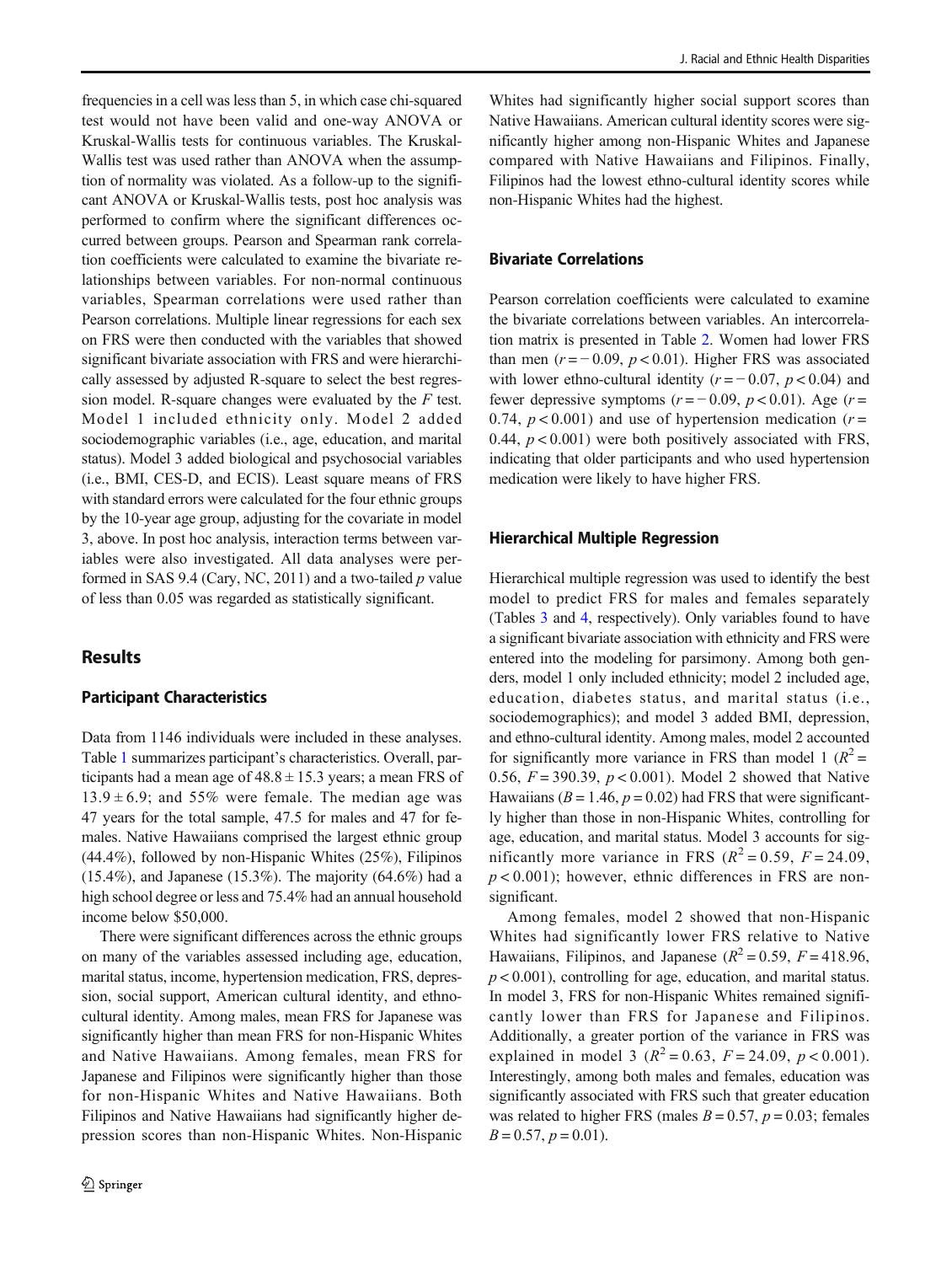#### <span id="page-4-0"></span>Table 1 Participant characteristics

| Characteristics             | Native Hawaiians, $N = 509$   | Filipinos, $N = 176$         | Japanese, $N = 175$          | Whites, $N = 286$          | Combined, $N = 1146$ |
|-----------------------------|-------------------------------|------------------------------|------------------------------|----------------------------|----------------------|
| Gender                      |                               |                              |                              |                            |                      |
| Male                        | 223 (43.9)                    | 65 (36.9)                    | 83 (47.4)                    | 140(49.0)                  | 511 (44.6)           |
| Female                      | 285 (56.1)                    | 111(63.1)                    | 92 (52.6)                    | 146(51.1)                  | 634 (55.4)           |
| Age***                      | $44.2 \pm 14.4$ <sub>a</sub>  | $52.8 \pm 16.0$ <sub>a</sub> | $57.8 \pm 16.3$ <sub>a</sub> | $48.0 \pm 13.9$            | $48.8 \pm 15.3$      |
| Education level***          |                               |                              |                              |                            |                      |
| Less than high school       | 48 (10.0) $_f$                | 62 $(35.2)$ <sub>a</sub>     | 21 $(12.0)$ f                | $7(2.5)_{f}$               | 138 (12.3)           |
| High school graduate/GED    | 327 (67.8) $_a$               | 62 $(35.2)$ <sub>n.w</sub>   | 85 (48.6) $_{n}$             | 111 $(38.8)$ <sub>a</sub>  | 585 (52.3)           |
| Some college                | 82 (17.0)                     | 31 (17.6)                    | 37(21.1)                     | 54 (18.9)                  | 204 (18.2)           |
| College graduate            | $25(5.2)_{\text{a}}$          | $21(11.9)$ <sub>n</sub>      | 32 $(18.3)$ <sub>n</sub>     | 114 (39.9) $n$             | 192 (17.2)           |
| Marital status***           |                               |                              |                              |                            |                      |
| Never married               | 113 $(22.3)$ <sub>f.w</sub>   | 21 (12.0) $_{\text{n}}$      | 24 (13.7)                    | 49 $(17.1)$ <sub>n</sub>   | 207(18.1)            |
| Currently married           | 315(62.3)                     | 121(69.1)                    | 123(70.3)                    | 170(59.4)                  | 729 (63.8)           |
| Separated                   | 10(2.0)                       | 2(1.1)                       | 2(1.1)                       | 4(1.4)                     | 18(1.6)              |
| Widowed                     | 34(6.7)                       | 22 (12.6) $_{\rm w}$         | 19(10.9)                     | $9(3.2)_{f}$               | 84 (7.4)             |
| Divorced                    | 34(6.7)                       | 9(5.1)                       | 7(4.0)                       | 54 (18.9)                  | 104(9.1)             |
| Annual household income***  |                               |                              |                              |                            |                      |
| $<$ \$15,000                | 60 $(12.5)$ <sub>f,w</sub>    | 38 $(21.6)$ <sub>n</sub>     | 32 (18.4)                    | 51 $(18.0)$ <sub>n</sub>   | 181 (16.2)           |
| \$15,000-\$24,999           | 87(18.1)                      | 41 (23.3)                    | 43 (24.7)                    | 48 (16.9)                  | 219 (19.6)           |
| \$25,000-\$34,999           | 116(24.1)                     | 45(25.6)                     | 28(16.1)                     | 41 (14.4)                  | 230 (20.6)           |
| \$35,000-\$49,999           | 99 (20.6)                     | 24 (13.6)                    | 26 (14.9)                    | 62(21.8)                   | 211 (18.9)           |
| \$50,000-\$74,999           | 97(20.2)                      | 23(13.1)                     | 29 (16.7)                    | 46(16.2)                   | 195(17.5)            |
| > \$74,999                  | 22(4.6)                       | 5(2.8)                       | 16(9.2)                      | 36(12.7)                   | 79 (7.1)             |
| Framingham Risk Score***    |                               |                              |                              |                            |                      |
| Male                        | $13.7 \pm 7.3$ <sub>i</sub>   | $15.0 \pm 7.7$               | $17.4 \pm 5.8$ n.w           | $14.2 \pm 5.7$ ;           | $14.6 \pm 6.8$       |
| Female                      | $12.3 \pm 7.5$ fi             | $15.6 \pm 6.5$ n.w           | $16.7 \pm 6.0$ n.w           | $11.8 \pm 5.7$ f.i         | $13.4 \pm 7.0$       |
| Hypertension medication?*** |                               |                              |                              |                            |                      |
| N <sub>0</sub>              | 32(27.8)                      | 14(26.9)                     | 9 (14.5) $_{\rm w}$          | 23 $(67.7)$ <sub>i</sub>   | 78 (29.7)            |
| Yes                         | 82 (71.3)                     | 38 (73.1)                    | 53 (85.5)                    | 11(32.4)                   | 184 (70.0)           |
| Don't know                  | 1(0.9)                        | 0(0.0)                       | 0(0.0)                       | 0(0.0)                     | 1(0.4)               |
| Diabetes status             |                               |                              |                              |                            |                      |
| N <sub>0</sub>              | 415 (81.7) $_{\rm w}$         | 144 (81.8) $_{\rm w}$        | 141 (80.6) $_{\rm w}$        | 275 (96.2) $_{n,f,j}$      | 975 (85.2)           |
| Yes                         | 93 (18.3)                     | 32(18.2)                     | 34 (19.4)                    | 11(3.8)                    | 170 (14.8)           |
| CES-D score***              | $10.4 \pm 7.4$ <sub>j,w</sub> | $10.4 \pm 7.8$ <sub>w</sub>  | $8.5 \pm 6.9$ n              | $8.4 \pm 8.0$ n.f          | $9.6 \pm 7.6$        |
| LSNS score***               | $8.9 \pm 3.6$ w               | $9.6 \pm 3.6$                | $9.3 \pm 3.3$                | $10.1 \pm 4.5$ n           | $9.4 \pm 3.8$        |
| $ACS***$                    | $10.2 \pm 2.7$ <sub>i,w</sub> | $9.8 \pm 3.1$ i.w            | $8.9 \pm 2.6$ n f            | $8.9 \pm 2.9$ n.f          | $9.6 \pm 2.8$        |
| ECS***                      | $8.1 \pm 2.5$ fw              | $6.8 \pm 2.4$ a              | $7.8 \pm 2.3$ f.w            | $8.7 \pm 2.8$ <sub>a</sub> | $8.0 \pm 2.6$        |

CES-D, Center for Epidemiological Studies-Depression; LSNS, Lubben Social Network Scale; ACS, American Cultural Subscale; ECS, Ethno-Cultural Subscale. \*p < 0.05; \*\*p < 0.01; \*\*\*p < 0.001, a: all pairwise comparisons, n: vs. Native Hawaiian, f: vs. Filipino, j: vs. Japanese w: vs. White

#### Least Square Means

Tables [5](#page-6-0) and [6](#page-7-0) present the least square means of FRS for males and females, respectively, controlling for education, marital status, diabetes status, BMI, depression, and cultural identity. Among males, the only significant differences in FRS were in the 50- to 59-year-old age group. In this age group, Native Hawaiians and Filipinos had significantly higher FRS than non-Hispanic Whites. Among females, Native Hawaiians had significantly higher FRS compared with non-Hispanic Whites in the 50- to 59-year-old age group. In the oldest age group, those over 70 years old, Filipinos and Japanese had significantly higher FRS than non-Hispanic Whites.

## **Discussion**

The purpose of this research was to examine potential ethnicby-gender differences in 10-year risk for CVD based on the FRS, and after controlling for relevant sociodemographic,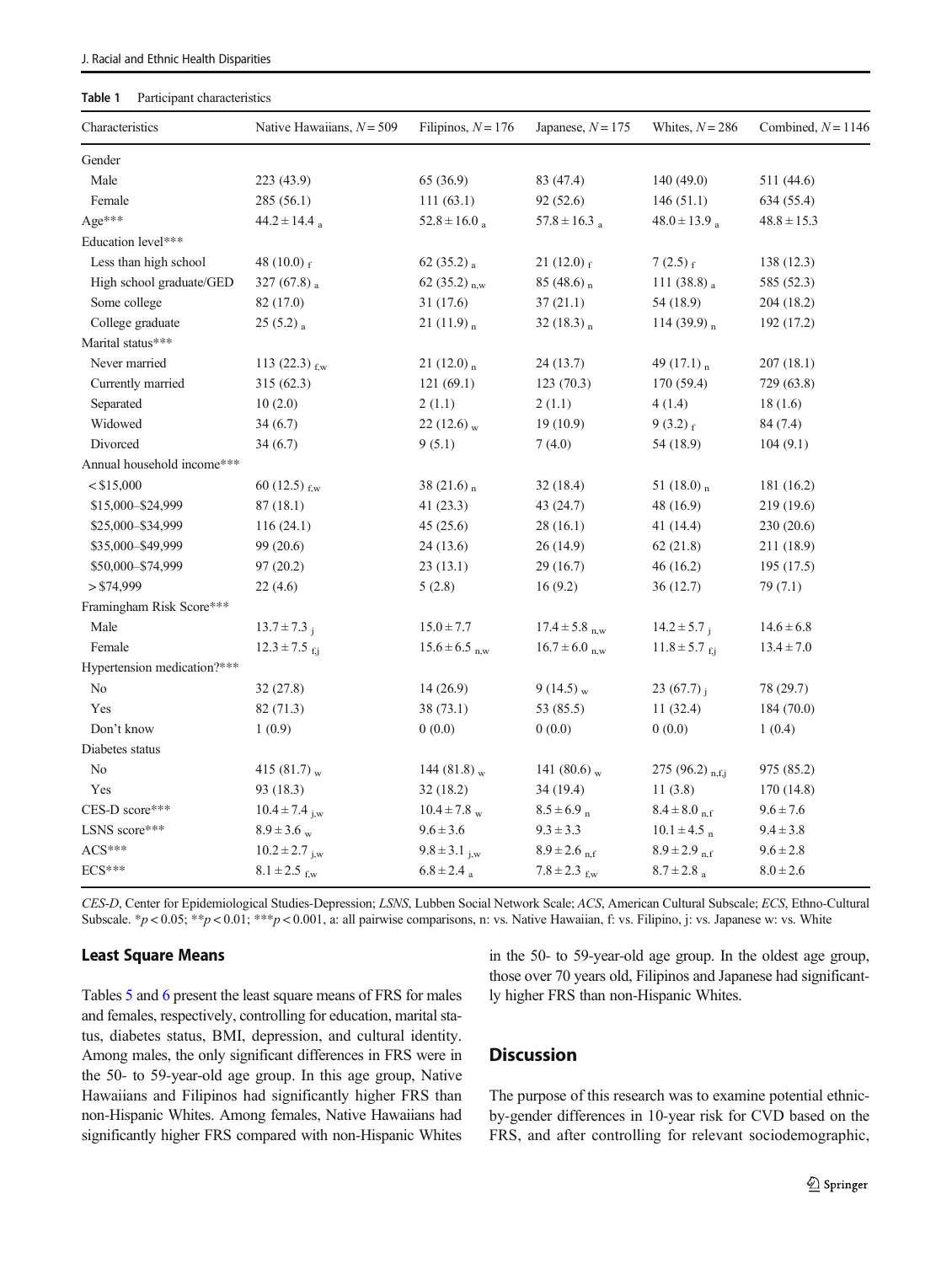<span id="page-5-0"></span>Table 2 Summary of bivariate correlations, means, and standard deviations

|                         | Age     | Edu        | Income     | <b>HTN Rx</b> | <b>Diabetes</b> | CES-D      | <b>LSNS</b> | <b>ECS</b> | <b>ACS</b>  | <b>FRS</b> |
|-------------------------|---------|------------|------------|---------------|-----------------|------------|-------------|------------|-------------|------------|
| Gender                  | $-0.01$ | $-0.07*$   | $-0.03$    | 0.06          | 0.01            | 0.04       | $-0.12***$  | $-0.04$    | $-0.02$     | $-0.09**$  |
| Age                     |         | $-0.14***$ | $-0.18***$ | $0.31***$     | $0.23***$       | $-0.08**$  | $-0.04$     | $-0.11***$ | $-0.07*$    | $0.74***$  |
| Education               |         |            | $0.29***$  | $-0.06$       | $-0.14***$      | $-0.13***$ | $0.11***$   | $-0.00$    | $-0.23***$  | $-0.06*$   |
| Income                  |         |            |            | $-0.09$       | $-0.05$         | $-0.11***$ | $-0.03$     | $0.07*$    | $-0.011***$ | $-0.05$    |
| Hypertension medication |         |            |            | -             | 0.14            | $-0.02$    | $-0.11$     | $-0.09$    | 0.08        | $0.44***$  |
| Diabetes status         |         |            |            |               | -               | 0.04       | $-0.05$     | $-0.07*$   | $0.07*$     | $0.28***$  |
| CES-D                   |         |            |            |               |                 | -          | $0.33***$   | $0.13***$  | $0.15***$   | $-0.09**$  |
| <b>LSNS</b>             |         |            |            |               |                 |            |             | $0.19***$  | $0.11***$   | $-0.04$    |
| <b>ECS</b>              |         |            |            |               |                 |            |             | -          | $0.43***$   | $-0.07*$   |
| <b>ACS</b>              |         |            |            |               |                 |            |             |            |             | $-0.03$    |
| <b>FRS</b>              |         |            |            |               |                 |            |             |            |             | —          |
| $\boldsymbol{M}$        |         |            |            |               |                 | 9.6        | 9.4         | 8.0        | 9.6         | 13.9       |
| <b>SD</b>               |         |            |            |               |                 | 7.6        | 3.8         | 2.6        | 2.8         | 6.9        |

CES-D, Center for Epidemiological Studies-Depression; LSNS, Lubben Social Network Scale; ECS, Ethno-Cultural Subscale; FRS, Framingham Risk Score; HTN Rx, hypertension medication.  ${}^*p$  < 0.05;  ${}^*{}^*p$  < 0.01;  ${}^*{}^*{}^p$  < 0.001

biological, and psychological factors. Contrary to what we expected, we failed to find any differences in FRS among men across ethnic groups after adjusting for age, education, marital status, BMI, depression, and cultural identity. Among females, we found that Filipinos had higher adjusted FRS than non-Hispanic Whites. However, when examining FRS by age group, we found that in both sexes, Native Hawaiians aged 50 to 59 years old had significantly higher FRS than non-Hispanic Whites. This was also true for Filipino males in the same age group. Among females over 70 years old, Filipinos and Japanese had higher FRS than non-Hispanic Whites. While not significant, Native Hawaiians in this age group also had an FRS that was higher than non-Hispanic Whites. It is possible that the lack of significances is due to the sample size of Native Hawaiian females in this age group. This increased CVD risk in the 50- to 59-year-old age group is supported by a greater prevalence of CVD in Native Hawaiians and Filipinos, relative to non-Hispanic Whites. The discrepancy between our reported FRS in the other age groups and CVD rates reported in the literature is not unique.

While FRS is clinically effective, it is an imperfect measure [\[39](#page-9-0)]. For instance, guidelines from New Zealand suggest that Framingham Risk Scores may underestimate risk in high-risk groups (including Maori and other Pacific Islanders in New Zealand) [\[40\]](#page-9-0). Previous research has shown that CVD risk in Filipinos varies significantly by risk calculator [\[41](#page-9-0)]. The FRS

| <b>Table 3</b> Hierarchical regression<br>analysis of ethnicity, age,<br>education, and BMI on<br>Framingham Risk Scores for<br>males | Variables                              | Ethnicity        |      |           |         |                                               |           |         |      |           |
|---------------------------------------------------------------------------------------------------------------------------------------|----------------------------------------|------------------|------|-----------|---------|-----------------------------------------------|-----------|---------|------|-----------|
|                                                                                                                                       |                                        | Model 1          |      |           | Model 2 |                                               |           | Model 3 |      |           |
|                                                                                                                                       |                                        | $\boldsymbol{B}$ | SEB  | $p$ value | B       | SEB                                           | $p$ value | B       | SE B | $p$ value |
|                                                                                                                                       | Hawaiian vs. White                     | $-0.54$          | 0.77 | 0.48      | 1.50    | 0.60                                          | 0.02      | 0.79    | 0.61 | 0.20      |
|                                                                                                                                       | Filipino vs. White                     | 0.73             | 1.08 | 0.50      | 0.28    | 0.78                                          | 0.72      | 0.45    | 0.77 | 0.56      |
|                                                                                                                                       | Japanese vs. White                     | 3.18             | 1.00 | 0.002     | 0.82    | 0.71                                          | 0.25      | 1.04    | 0.69 | 0.13      |
|                                                                                                                                       | Age                                    |                  |      |           | 0.33    | 0.02                                          | < 0.001   | 0.33    | 0.02 | < 0.001   |
|                                                                                                                                       | Education                              |                  |      |           | 0.59    | 0.27                                          | 0.03      | 0.57    | 0.26 | 0.03      |
|                                                                                                                                       | Single vs. interrupt marital status    |                  |      |           |         | 0.80                                          | 0.85      | $-0.38$ | 0.79 | 0.63      |
|                                                                                                                                       | Married vs. interrupted marital status |                  |      |           |         | 0.63                                          | 0.07      | 1.07    | 0.62 | 0.09      |
|                                                                                                                                       | Diabetes status                        |                  |      |           |         | 0.68                                          | 0.001     | 1.79    | 0.66 | 0.01      |
|                                                                                                                                       | BMI                                    |                  |      |           |         | 0.20                                          | 0.04      | < 0.001 |      |           |
|                                                                                                                                       | CES-D                                  |                  |      |           |         | $-0.06$                                       | 0.03      | 0.03    |      |           |
|                                                                                                                                       | <b>ECS</b>                             |                  |      |           |         |                                               |           | 0.10    | 0.08 | 0.22      |
|                                                                                                                                       | $R^2$                                  | 0.04             |      |           | 0.56    |                                               |           | 0.59    |      |           |
|                                                                                                                                       | F for change in $R^2$                  |                  |      |           |         | 390.39 ( $p < 0.001$ )<br>24.09 $(p < 0.001)$ |           |         |      |           |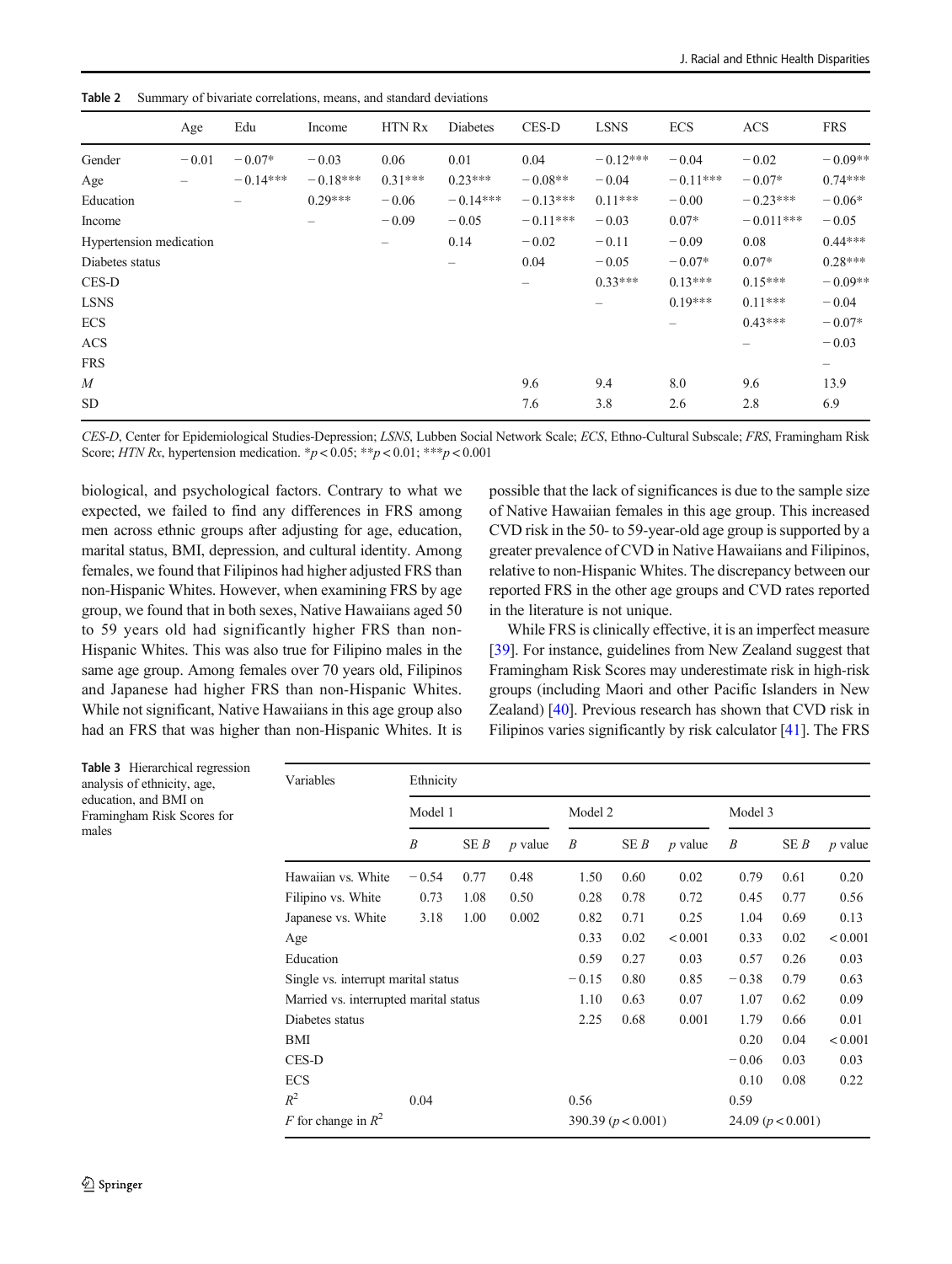<span id="page-6-0"></span>Table 4 Hierarchical regression analysis of ethnicity, age, education, and BMI on Framingham Risk Scores for females

| Variable                               | Model 1 |      |                | Model 2                |      |           | Model 3             |      |           |
|----------------------------------------|---------|------|----------------|------------------------|------|-----------|---------------------|------|-----------|
|                                        | B       | SE B | <i>p</i> value | B                      | SE B | $p$ value | B                   | SE B | $p$ value |
| Hawaiian vs. White                     | 0.47    | 0.71 | 0.51           | 1.67                   | 0.52 | 0.001     | 0.62                | 0.52 | 0.24      |
| Filipino vs. White                     | 3.85    | 0.88 | < 0.01         | 1.54                   | 0.64 | 0.02      | 1.90                | 0.64 | 0.003     |
| Japanese vs. White                     | 4.88    | 0.94 | < 0.01         | 1.30                   | 0.66 | 0.05      | 1.48                | 0.63 | 0.02      |
| Age                                    |         |      |                | 0.38                   | 0.02 | < 0.001   | 0.38                | 0.02 | < 0.001   |
| Education                              |         |      |                | 0.32                   | 0.24 | 0.18      | 0.57                | 0.23 | 0.01      |
| Single vs. interrupt marital status    |         |      |                | 0.62                   | 0.74 | 0.40      | 0.15                | 0.71 | 0.83      |
| Married vs. interrupted marital status |         |      |                | 0.64                   | 0.50 | 0.20      | 0.41                | 0.48 | 0.40      |
| Diabetes status                        |         |      |                | 1.59                   | 0.54 | 0.004     | 0.77                | 0.53 | 0.15      |
| BMI                                    |         |      |                |                        |      |           | 0.23                | 0.03 | < 0.001   |
| CES-D                                  |         |      |                |                        |      |           | $-0.01$             | 0.02 | 0.79      |
| <b>ECS</b>                             |         |      |                |                        |      |           | 0.07                | 0.08 | 0.34      |
| $R^2$                                  | 0.07    |      |                | 0.59                   |      |           | 0.63                |      |           |
| F for change in $R^2$                  |         |      |                | 418.96 ( $p < 0.001$ ) |      |           | 24.09 $(p < 0.001)$ |      |           |

has been found to underestimate fatal CVD risk estimates in individuals with type 2 diabetes [[42\]](#page-9-0). A retrospective, observational study using claims data in Hawai'i found that Native Hawaiians and Filipinos had higher rates of hypertension and diabetes, relative to non-Hispanic Whites [\[21\]](#page-8-0). Data from the 2017 Behavioral Risk Factor Surveillance Survey also showed that Native Hawaiians and Filipinos have higher diabetes prevalence than non-Hispanic Whites and Japanese [[43\]](#page-9-0). FRS may underestimate CVD in Native Hawaiians and Filipinos due to their higher rates of diabetes relative to other ethnic groups.

Interestingly, greater education was related to greater risk of CVD in both genders even after adjusting for age and ethnicity, both of which are associated with education and CVD risk. A possible explanation may be acculturation differences between younger and older age groups. The older Filipino participants may have immigrated to Hawai'i for plantation work. They may have maintained more traditional lifestyles including diets, gardening and other yard maintenance, and physical activity routines. These traditional lifestyles are often healthier than their Westernized counterparts [[44\]](#page-9-0). The younger generations may have more formal education but have adopted a more Western lifestyle (i.e., sedentary, poor diet, increased alcohol and tobacco consumption) [\[45](#page-9-0)]. These results are supported by other studies that have found a positive association between CVD risk and immigrants' length of residence in the US [[46](#page-9-0)–[48](#page-9-0)]. Length of residence in the US has been associated with coronary heart disease in Chinese and South Asian immigrants [[49,](#page-9-0) [50\]](#page-9-0). Researchers have found positive associations between acculturation and hypertension in multiple ethnic and US immigrant populations [[51](#page-9-0)–[53\]](#page-9-0). The impact of the interaction between age and education on FRS was explored but found not to be significant.

Other studies with Filipinos in Hawai'i have found a positive association between length of time in Hawai'i, as a measure of acculturation, and BMI [[54](#page-9-0)]. Studies including

Table 5 General linear model estimates of least square means of Framingham Risk Score by ethnicity and age group, after adjusting for covariates for males

| Variables                          | Ethnicity                     |                       |                       |                                     |  |  |  |  |  |
|------------------------------------|-------------------------------|-----------------------|-----------------------|-------------------------------------|--|--|--|--|--|
|                                    | Native Hawaiian,<br>$N = 223$ | Filipino,<br>$N = 65$ | Japanese,<br>$N = 83$ | Non-Hispanic<br>White.<br>$N = 140$ |  |  |  |  |  |
| $\leq$ 39 years                    | $8.86 \pm 1.28$               | $8.55 \pm 1.63$       | $11.63 \pm 2.09$      | $10.08 \pm 1.66$                    |  |  |  |  |  |
| $\geq$ 40 years to $\leq$ 49 years | $13.45 \pm 0.87$              | $10.96 \pm 2.69$      | $14.08 \pm 1.31$      | $14.21 \pm 0.93$                    |  |  |  |  |  |
| $\geq$ 50 years to $\leq$ 59 years | $17.75 \pm 0.68$ w            | $19.43 \pm 1.01$ w    | $16.74 \pm 1.00$      | $14.91 \pm 0.61$ <sub>nf</sub>      |  |  |  |  |  |
| $\geq 60$ years to $\leq 69$ years | $17.80 \pm 1.02$              | $16.15 \pm 1.38$      | $17.54 \pm 1.20$      | $17.70 \pm 1.31$                    |  |  |  |  |  |
| $\geq$ 70 years                    | $22.95 \pm 1.60$              | $21.34 \pm 1.62$      | $22.40 \pm 0.97$      | $22.07 \pm 2.24$                    |  |  |  |  |  |

Adjusted for education, diabetes status, marital status, BMI, depression, and cultural identity. Subscripts indicate significance at  $p < 0.05$  n: vs. Native Hawaiian, f: vs. Filipino, j: vs. Japanese w: vs. non-Hispanic White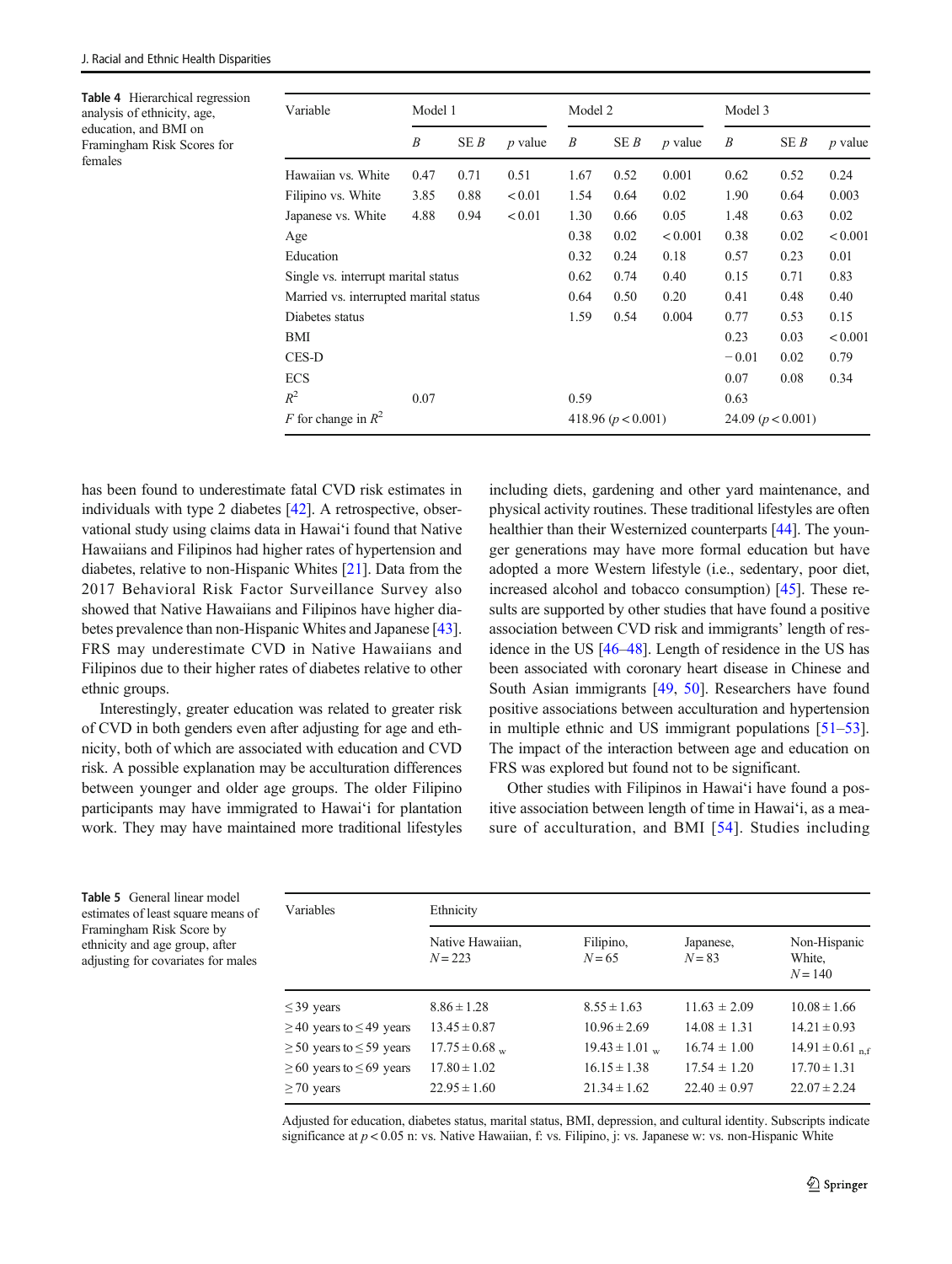<span id="page-7-0"></span>Table 6 General linear model estimates of least square means of Framingham Risk Score by ethnicity, after adjusting for covariates for females

|                                       | Ethnicity                     |                        |                     |                                     |  |  |  |  |  |
|---------------------------------------|-------------------------------|------------------------|---------------------|-------------------------------------|--|--|--|--|--|
| Variables                             | Native Hawaiian.<br>$N = 285$ | Filipino,<br>$N = 111$ | Japanese,<br>$N=92$ | Non-Hispanic<br>White,<br>$N = 146$ |  |  |  |  |  |
| $\leq$ 39 years                       | $5.06 \pm 0.77$               | $5.65 \pm 1.47$        | $7.25 \pm 1.83$     | $4.43 \pm 1.15$                     |  |  |  |  |  |
| $\geq$ 40 years to<br>$\leq$ 49 years | $11.78 \pm 0.67$              | $14.52 \pm 1.12$       | $15.17 \pm 1.12$    | $12.695 \pm 0.70$                   |  |  |  |  |  |
| $\geq 50$ years to<br>$\leq$ 59 years | $17.69 \pm 0.73$ w            | $16.96 \pm 0.92$       | $15.47 \pm 1.05$    | $14.81 \pm 0.78$ n                  |  |  |  |  |  |
| $\geq 60$ years to<br>$\leq 69$ years | $18.89 \pm 0.92$              | $20.69 \pm 0.94$       | $19.93 \pm 1.03$    | $17.43 \pm 1.12$                    |  |  |  |  |  |
| $\geq$ 70 years                       | $21.10 \pm 1.18$              | $21.34 \pm 0.80$ w     | $21.73 \pm 0.64$ w  | $16.93 \pm 1.22$ f.j                |  |  |  |  |  |

Adjusted for education, marital status, diabetes status, BMI, depression, and cultural identity. Subscripts indicate significance at  $p < 0.05$  n: vs. Native Hawaiian, f: vs. Filipino, j: vs. Japanese w: vs. non-Hispanic White

Filipino immigrants to the US continent have found length of time in the US to be positively related to the likelihood of having hypertension [\[55\]](#page-9-0). Research comparing between Japanese men in Japan and Hawai'i found the prevalence of coronary artery calcification, a precursor to coronary heart disease, in Hawai'i was three times greater than that in Japan [\[56\]](#page-9-0). This magnitude of difference remained after controlling for a variety of health behavior risk factors. Increased risk of diabetes has also been found in Japanese immigrants to the US [\[57](#page-9-0)]. Our study operationalized ethnic identity as a participant's affinity toward, knowledge of, and affiliation with American and their ethnic culture. Thus, length of residence in the US may be related to our measure of ethnic identity but are conceptually different.

Understanding ethnic differences in CVD risk can aid in developing targeted and effective prevention programs. Our results suggest that Filipino females have elevated CVD risk, relative to non-Hispanic White females in Hawai'i. Differences in CVD risk are potentially related to the acculturation. Programs that promote traditional diets, activities, and culture may be effective means for decreasing cardiovascular disease risk. Recently, Kaholokula et al. (2017) found a hypertension education program that included hula, the traditional dance of Hawai'i, significantly improved participant blood pressure compared with a control group [\[58](#page-9-0)]. A qualitative study with these participants found that participating in hula increased participants' connection to their culture and increased their commitment to healthy lifestyle choices [\[59](#page-9-0)].

Results from this study should be interpreted in context of its limitations. Due to the cross-sectional design, the results support associations between variables but causation cannot be inferred. Additionally, while Framingham risk factors have been found to equally predict CVD mortality in multiple ethnic groups, individual risk factors and CVD associations differ by race and ethnicity [\[29](#page-9-0)]. While all community residents were invited to participate in this study, just under half participated. Those who chose to participate may have

systematically differed from those who did not participate in a way that is related to our variables of interest (i.e., age, education, depression, etc.). This self-selection bias may limit the generalizability of our results.

## Conclusion

Our study suggests that biological risk factors, such as BMI and age, and psychosocial risk factors, such as depression, explain a significant proportion of the variation in CVD risk as measured by FRS. Our results suggest that in males there is no difference in 10-year CVD risk between ethnic groups. Among females, Filipinos have a higher 10-year CVD risk compared with non-Hispanic Whites. However, data on CVD events indicate that Native Hawaiians of both sexes are at greater risk for CVD compared with other ethnic groups. Together, this provides evidence for the need to recalibrate FRS for Native Hawaiian and Filipino populations. Additionally, we need to better understand the factors that contribute to unexplained variance in CVD risk and address these factors in cardiovascular health promotion efforts.

Acknowledgments The authors would like to thank the National Institutes of Health and the Robert Wood Johnson Foundation for their support. Additionally, we'd like to thank the Kohala Health Research study investigators, staff, and participants.

Authors' Contributions CI designed the study, interpreted the data, and was the primary author of the manuscript. HJA conducted the data analysis. RK assisted in the original draft of the manuscript and literature review. JK and AG participated in the primary data collection and provided guidance in data analysis and interpretation. TS also provided guidance in data interpretation. All authors read and approved the final manuscript.

Funding Support for the study design, interpretation of data, and write up was provided by a grant from the Robert Wood Johnson Foundation (RWJF) and National Heart, Lung, And Blood Institute of theNational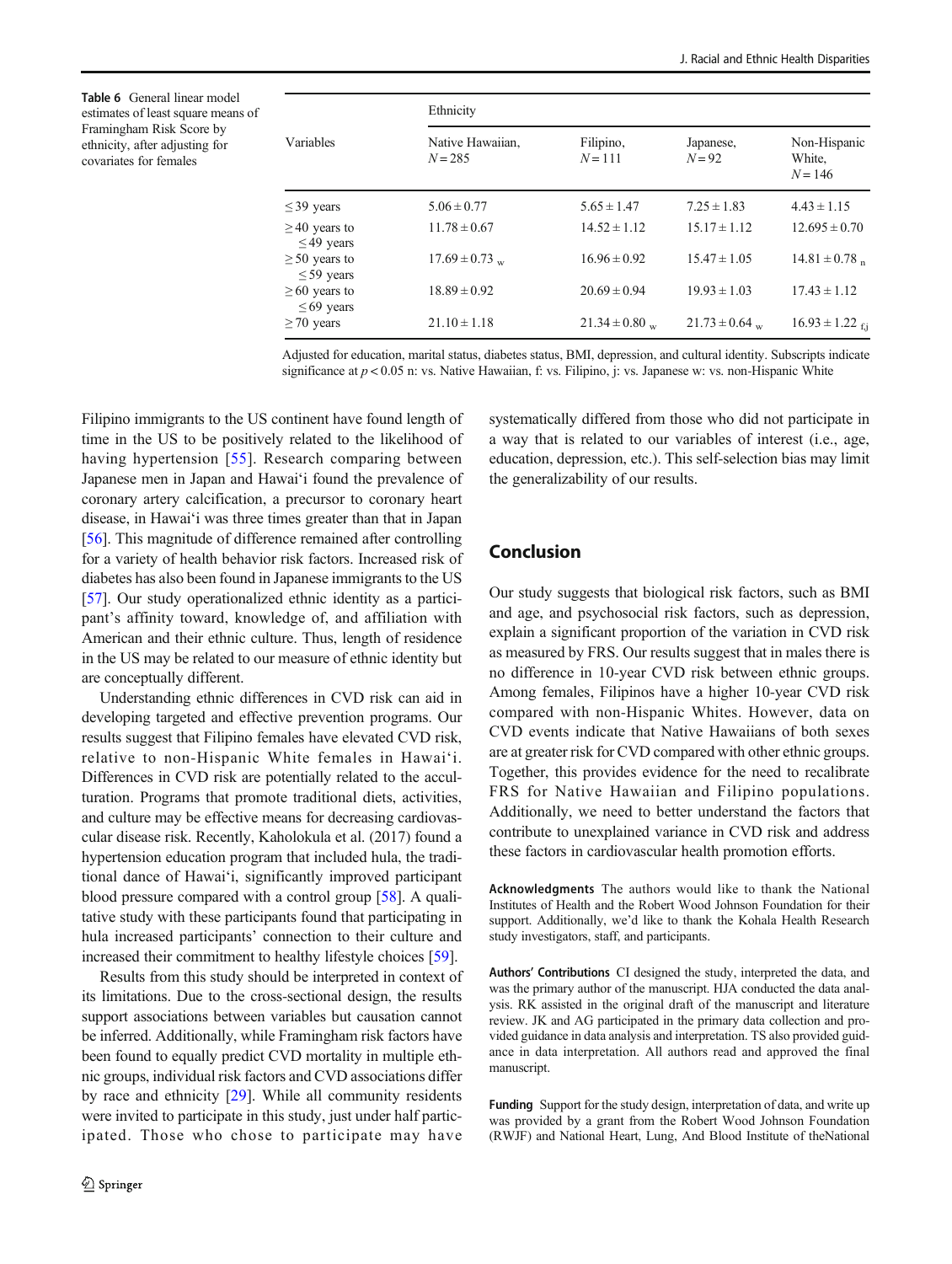<span id="page-8-0"></span>Institutes of Health under Award Numbers K01HL146930 and R01HL126577. RAMTRIX award number U54MD007584 from the National Institute on Minority Health and Health Disparities, National Institutes of Health (NIH), supported data analysis. The Research Centers in Minority Institutions award number RR 03061 from the National Center for Research Resources, NIH, provided support for the primary data collection. The content is solely theresponsibility of the authors and does not necessarily represent the official views of the RWJF or NIH.

Availability of Data and Material The dataset analyzed during the current study are available from the corresponding author on reasonable request.

#### Compliance with Ethical Standards

Ethics Approval and Consent to Participate The University of Hawai'i Committee on Human Subjects approved the protocol. All participants gave informed consent prior to participation in this study.

Consent for Publication Not applicable.

Conflict of Interest The authors declare that they have no competing interests.

Open Access This article is licensed under a Creative Commons Attribution 4.0 International License, which permits use, sharing, adaptation, distribution and reproduction in any medium or format, as long as you give appropriate credit to the original author(s) and the source, provide a link to the Creative Commons licence, and indicate if changes were made. The images or other third party material in this article are included in the article's Creative Commons licence, unless indicated otherwise in a credit line to the material. If material is not included in the article's Creative Commons licence and your intended use is not permitted by statutory regulation or exceeds the permitted use, you will need to obtain permission directly from the copyright holder. To view a copy of this licence, visit [http://creativecommons.org/licenses/by/4.0/](https://doi.org/).

# References

- 1. Benjamin EJ, Virani SS, Callaway CW, Chamberlain AM, Chang AR, Cheng S, et al. Heart disease and stroke statistics 2018 update: a report from the American Heart Association. Circulation. 2018;137(12):e67–e492.
- 2. Nelson S et al. Projections of cardiovascular disease prevalence and costs. 2016.
- 3. National Heart Lung and Blood Institute, Know the differences: cardiovascular disease, heart disease, coronary heart disease. 2016, National Institutes of Health: [https://www.nhlbi.nih.gov/](https://www.nhlbi.nih.gov/sites/default/files/media/docs/Fact_Sheet_Know_Diff_Design.508_pdf.pdf) [sites/default/files/media/docs/Fact\\_Sheet\\_Know\\_Diff\\_Design.](https://www.nhlbi.nih.gov/sites/default/files/media/docs/Fact_Sheet_Know_Diff_Design.508_pdf.pdf) [508\\_pdf.pdf.](https://www.nhlbi.nih.gov/sites/default/files/media/docs/Fact_Sheet_Know_Diff_Design.508_pdf.pdf) Accessed 30 Sept 2019.
- 4. National High Blood Pressure Education Program, The seventh report of the Joint National Committee on Prevention, Detection, Evaluation, and Treatment of High Blood Pressure. 2004, National Institutes of Health: Bethesda.
- 5. Ortega FB, Lavie CJ, Blair SN. Obesity and cardiovascular disease. Circ Res. 2016;118(11):1752–70.
- 6. Boden WE. High-density lipoprotein cholesterol as an independent risk factor in cardiovascular disease: assessing the data from Framingham to the Veterans affairs high-density lipoprotein intervention trial. Am J Cardiol. 2000;86(12, Supplement 1):19–22.
- 7. Gordon T, Castelli WP, Hjortland MC, Kannel WB, Dawber TR. High density lipoprotein as a protective factor against coronary heart disease: the Framingham Study. Am J Med. 1977;62(5): 707–14.
- 8. Cromwell WC, Otvos JD, Keyes MJ, Pencina MJ, Sullivan L, Vasan RS, et al. LDL particle number and risk of future cardiovascular disease in the Framingham Offspring Study—implications for LDL management. J Clin Lipidol. 2007;1(6):583–92.
- 9. Goldston K, Baillie AJ. Depression and coronary heart disease: a review of the epidemiological evidence, explanatory mechanisms and management approaches. Clin Psychol Rev. 2008;28(2):288– 306.
- 10. Hare DL, Toukhsati SR, Johansson P, Jaarsma T. Depression and cardiovascular disease: a clinical review. Eur Heart J. 2013;35(21): 1365–72.
- 11. Greco A, Steca P, Pozzi R, Monzani D, D'Addario M, Villani A, et al. Predicting depression from illness severity in cardiovascular disease patients: self-efficacy beliefs, illness perception, and perceived social support as mediators. Int J Behav Med. 2014;21(2): 221–9.
- 12. Schwarzer R, K.N., Social support, in Health psychology, K.A. French D, Vedhara K, Weinman J, Editor. 2010, Wiley-Blackwell: Oxford. p. 283–293.
- 13. Brummett BH, Babyak MA, Barefoot JC, Bosworth HB, Clapp-Channing NE, Siegler IC, et al. Social support and hostility as predictors of depressive symptoms in cardiac patients one month after hospitalization: a prospective study. Psychosom Med. 1998;60(6):707–13.
- 14. Liu RT, Hernandez EM, Trout ZM, Kleiman EM, Bozzay ML. Depression, social support, and long-term risk for coronary heart disease in a 13-year longitudinal epidemiological study. Psychiatry Res. 2017;251:36–40.
- 15. Compare A, et al. Social support, depression, and heart disease: a ten year literature review. Front Psychol. 2013;4:384.
- 16. Kaholokula JK, Iwane MK, Nacapoy AH. Effects of perceived racism and acculturation on hypertension in Native Hawaiians. Hawaii Med J. 2010;69(5 Suppl 2):11–5.
- 17. National Center for Health Statistics. Stats of the state of Hawaii (2018). [cited 2019 June 28]; Available from: [https://www.cdc.gov/](https://www.cdc.gov/nchs/pressroom/states/hawaii/hawaii.htm) [nchs/pressroom/states/hawaii/hawaii.htm](https://www.cdc.gov/nchs/pressroom/states/hawaii/hawaii.htm). Accessed 28 June 2019.
- 18. Krisberg K. Hawaii again take lead spot as healthiest state in US rankings. The Nation's Health, 2019. February/March(49 (1)): p. 11.
- 19. Hawaii State Department of Health, The Hawaii Behavioral Risk Factor Surveillance System. 2017, Hawaii Health Data Warehouse, Indicator-Based Information System for Public Health: [http://ibis.](http://ibis.hhdw.org/ibisphw/) [hhdw.org/ibisph-view/](http://ibis.hhdw.org/ibisphw/). Accessed 15 Aug 2019.
- 20. Schiller J, et al. Summary health statistics for U.S. adults: National Health Interview Survey, 2010. Vital Health Stat Rep. 2012;10(252):1–207.
- 21. Juarez DT, Davis JW, Brady SK, Chung RS. Prevalence of heart disease and its risk factors related to age in Asians, Pacific Islanders, and Whites in Hawai'i. J Health Care Poor Underserved. 2012;23(3):1000–10.
- 22. Nakagawa K, Koenig MA, Asai SM, Chang CW, Seto TB. Disparities among Asians and native Hawaiians and Pacific Islanders with ischemic stroke. Neurology. 2013;80(9):839–43.
- 23. O'Donnell CJ, Elosua R. Cardiovascular risk factors. Insights from Framingham Heart study. Revista Espanola de Cardiologia (English Edition). 2008;61(3):299–310.
- 24. D'Agostino RB, et al. General cardiovascular risk profile for use in primary care. Circulation. 2008;117(6):743–53.
- 25. D'Agostino RB Sr, Grundy S, Sullivan LM, Wilson P, for the CHD Risk Prediction Group. Validation of the Framingham coronary heart disease prediction scores: results of a multiple ethnic groups investigation. Jama. 2001;286(2):180–7.